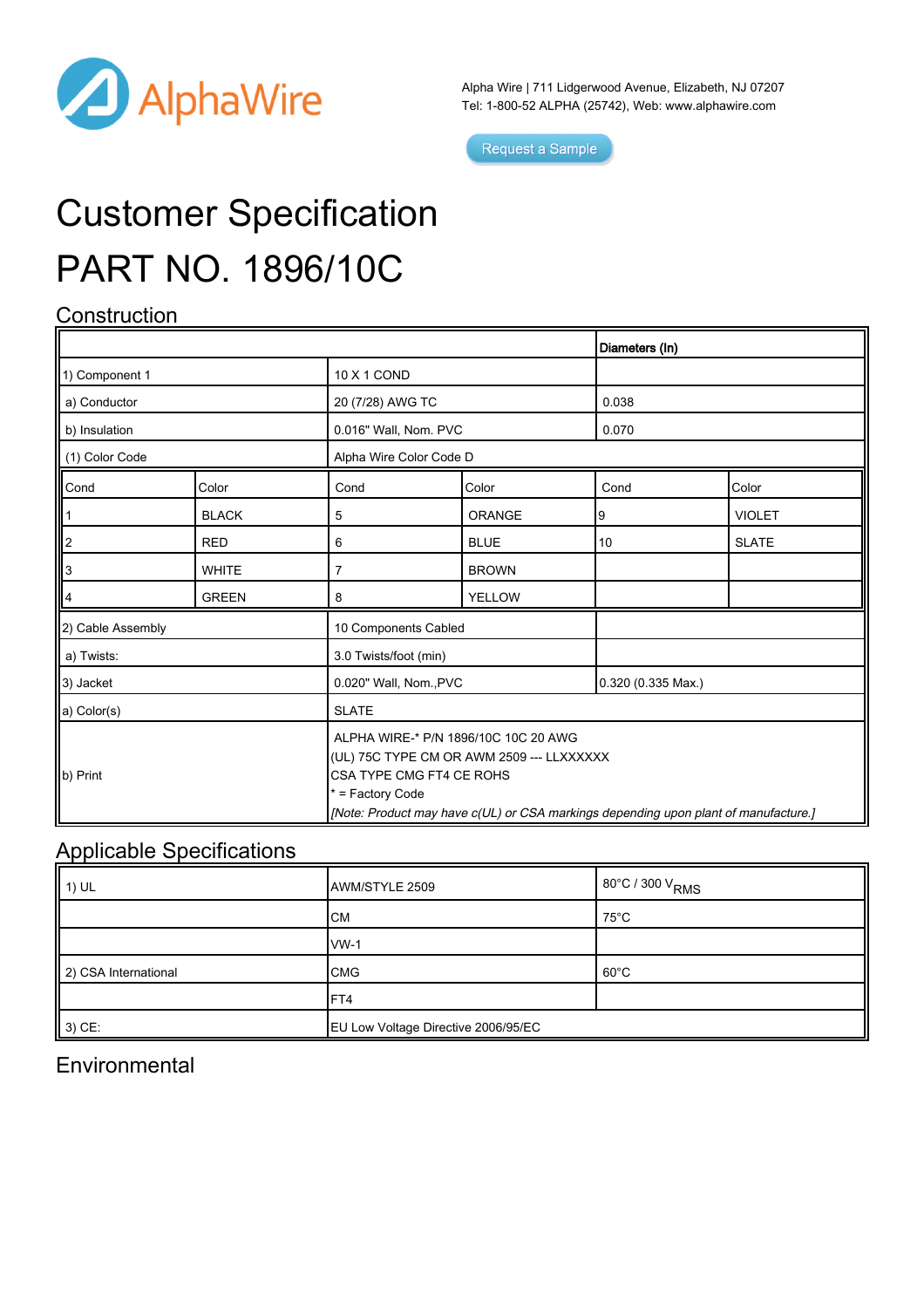| 1) CE: EU Directive 2011/65/EU(RoHS2): |                                                                                                                                                                                                                                                           |  |  |  |
|----------------------------------------|-----------------------------------------------------------------------------------------------------------------------------------------------------------------------------------------------------------------------------------------------------------|--|--|--|
|                                        | This product complies with European Directive 2011/65/EU (RoHS Directive) of the European<br>Parliament and of the Council of 8 June 2011. No Exemptions are required for RoHS<br>Compliance on this item. Consult Alpha Wire's web site for RoHS C of C. |  |  |  |
| 2) REACH Regulation (EC 1907/2006):    |                                                                                                                                                                                                                                                           |  |  |  |
|                                        | This product does not contain Substances of Very High Concern (SVHC) listed on the European<br>Union's REACH candidate list in excess of 0.1% mass of the item. For up-to-date information,<br>please see Alpha's REACH SVHC Declaration.                 |  |  |  |
| 3) California Proposition 65:          | The outer surface materials used in the manufacture of this part meet the requirements of<br>California Proposition 65.                                                                                                                                   |  |  |  |

#### **Properties**

| Physical & Mechanical Properties |                                                 |  |  |  |
|----------------------------------|-------------------------------------------------|--|--|--|
| 1 1) Temperature Range           | -20 to $80^{\circ}$ C                           |  |  |  |
| 2) Bend Radius                   | 10X Cable Diameter                              |  |  |  |
| 3) Pull Tension                  | 87 Lbs, Maximum                                 |  |  |  |
| <b>Electrical Properties</b>     | (For Engineering purposes only)                 |  |  |  |
| 1) Voltage Rating                | 300 V <sub>RMS</sub>                            |  |  |  |
| 2) Capacitance                   | 30 pf/ft @1 kHz, Nominal Conductor to Conductor |  |  |  |
| 3) Inductance                    | 0.19 µH/ft, Nominal                             |  |  |  |
| 4) Conductor DCR                 | 10.2 Ω/1000ft @20°C, Nominal                    |  |  |  |

#### **Other**

| Packaging  | Flange x Traverse x Barrel (inches)  |
|------------|--------------------------------------|
| a) 1000 FT | 18 x 12 x 8 Continuous length        |
| b) 500 FT  | 12 x 12 x 3.5 Continuous length      |
| c) 100 FT  | 12 x 4.5 x 3.5 Continuous length     |
|            | [Spool dimensions may vary slightly] |

[www.alphawire.com](http://www.alphawire.com)

Alpha Wire | 711 Lidgerwood Avenue, Elizabeth, NJ 07207 Tel: 1-800-52 ALPHA (25742)

Although Alpha Wire ("Alpha") makes every reasonable effort to ensure their accuracy at the time of publication, information and specifications described herein are subject to errors or omissions and to changes without notice, and the listing of such information and specifications does not ensure product availability.

Alpha provides the information and specifications herein on an "AS IS" basis, with no representations or warranties, whether express, statutory or implied. In no event will Alpha be liable for any damages (including consequential, indirect, incidental, special, punitive, or exemplary) whatsoever, even if Alpha had been advised of the possibility of such damages, whether in an action under contract, negligence or any other theory, arising out of or in connection with the use, or inability to use, the information or specifications described herein.

#### ALPHA WIRE - CONFIDENTIAL AND PROPRIETARY

Notice to persons receiving this document and/or technical information. This document is confidential and is the exclusive property of ALPHA WIRE, and is merely on loan and subject to recall by ALPHA WIRE at any time. By taking possession of this document, the recipient acknowledges and agrees that this document cannot be used in any manner adverse to the interests of ALPHA WIRE, and that no portion of this document may be copied or otherwise reproduced without the prior written consent of ALPHA WIRE. In the case of conflicting contractual provisions, this notice shall govern the status of this document. ©2013 ALPHA WIRE - all rights reserved.